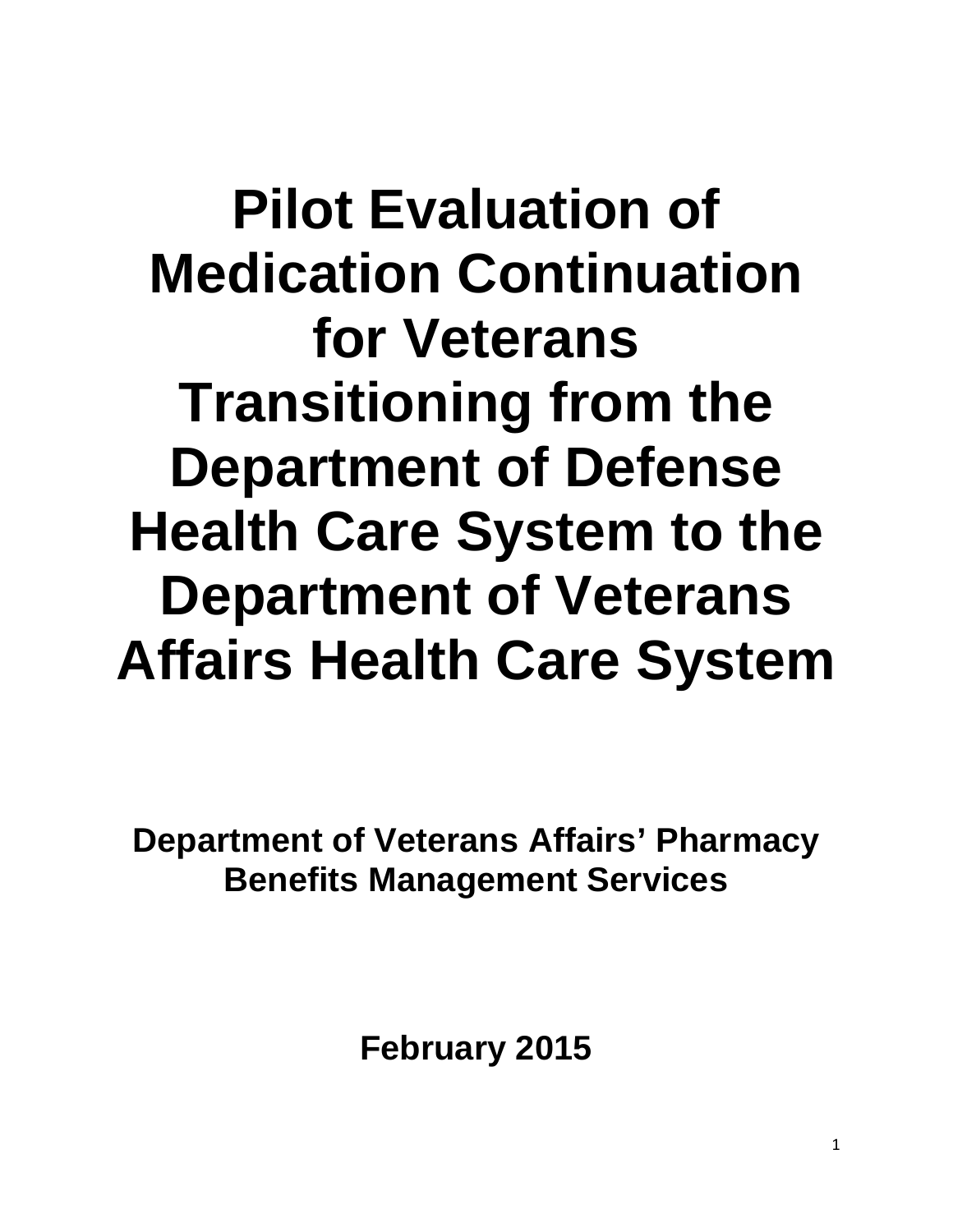# **Table of Contents**

| 2. |                                                                        |  |
|----|------------------------------------------------------------------------|--|
| 3. |                                                                        |  |
| 4. |                                                                        |  |
|    |                                                                        |  |
|    |                                                                        |  |
|    |                                                                        |  |
|    |                                                                        |  |
|    |                                                                        |  |
|    |                                                                        |  |
|    |                                                                        |  |
|    | 5.4 Comparison of Patient Characteristics by Therapy Change Status  14 |  |
|    |                                                                        |  |
|    |                                                                        |  |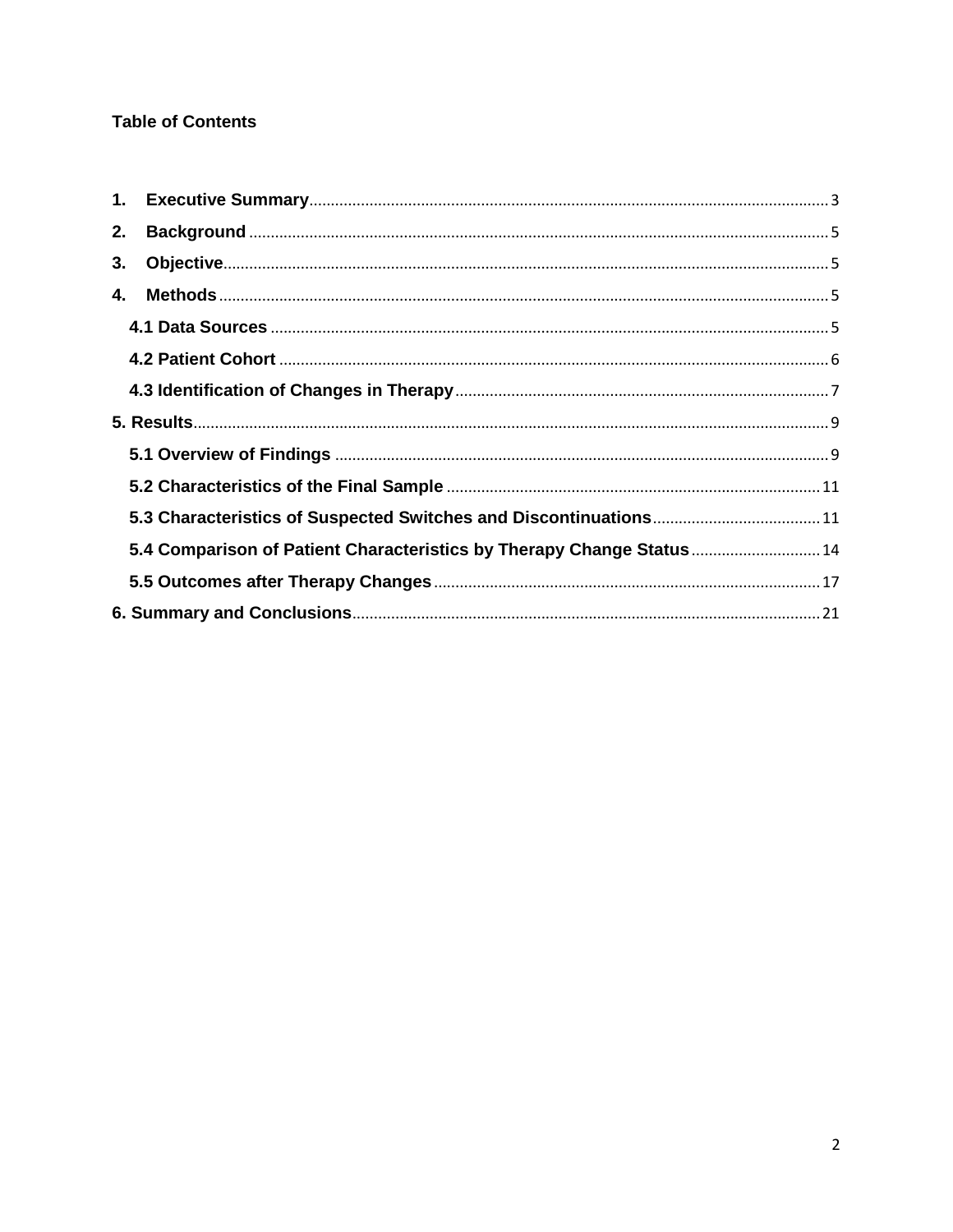#### <span id="page-2-0"></span>**1. Executive Summary**

For Department of Defense (DoD) Servicemembers seeking care for the first time in the Department of Veterans Affairs (VA) healthcare system, continuity of medication therapy is critical to a seamless transition. The DoD and VA have different drug formularies because they were each designed to 1) meet the differing needs of their respective patient populations, 2) be consistent with the uniqueness of the VA and DoD health care delivery systems, and 3) meet differing statutory requirements. External stakeholders have raised concerns that Servicemembers who are newly enrolled in the VA health care system do not remain on the same medications prescribed when they separate from DoD. The stakeholders have also expressed their belief that medication discontinuations and changes by the VA are not the result of clinical decisions and/or changes in patient status, but rather are due to administrative reasons; namely, the DoD medication not being listed on the VA drug formulary. In particular, concerns have been raised about medications used to treat mental health conditions as well as for pain management (e.g., opioid analgesics), which are critically important for the health of many transitioning Servicemembers.

In late 2014, VA conducted an assessment of prescriptions for a random sample of 2,000 DoD Servicemembers entering the VA system for the first time during calendar year 2013 and taking mental health or pain medication. The assessment evaluated the extent to which mental health medications and opioid analgesics active at the time of DoD separation were changed versus continued unchanged upon entering the VA system, as well as the reason for any changes (clinical vs. administrative). To conduct this analysis, a three-phase study design was used. In the first phase, active medications and DoD diagnosis information were merged with VA medication and diagnosis data and additional exclusion criteria were applied to eliminate Veterans with no active mental health or pain prescriptions upon separation from DoD, those with >1 year gap between separating from the DoD and seeking VA care, and those concurrently using both DoD and VA. Large database analysis for the remaining Veterans was then used to determine if the mental health medications or opioids prescribed by DoD were continued unchanged by VA or if there was a potential change in therapy by VA. In the second phase, potential changes underwent a more detailed intermediate database assessment to rule out cases where medications were not actually changed by VA, and to identify Veterans with suspected changes for chart review. In the third phase, the VA team conducted a full chart review on the identified Veterans to confirm the change in treatment and to determine if the change was clinically or administratively driven.

After applying inclusion and exclusion criteria, the VA evaluation team assessed 729 out of the 2,000 Veterans initially identified. The database analysis identified 620 Veterans (85%) with a potential change in therapy and 109 (15%) with no change in therapy (i.e., continued the same therapy). The detailed intermediate assessment of the 620 Veterans identified 270 (43%) requiring a chart review to confirm that a change in therapy occurred. The remaining 350 had no change in therapy by the VA or could not be adequately assessed due to a lag between DoD separation and VA enrollment. Following the chart evaluation of the 270 Veterans, 167 (62%) were considered to have had a change in therapy. Sixty nine Veterans had an immediate change in therapy, including 48 with an immediate switch at the first clinical visit and 21 with an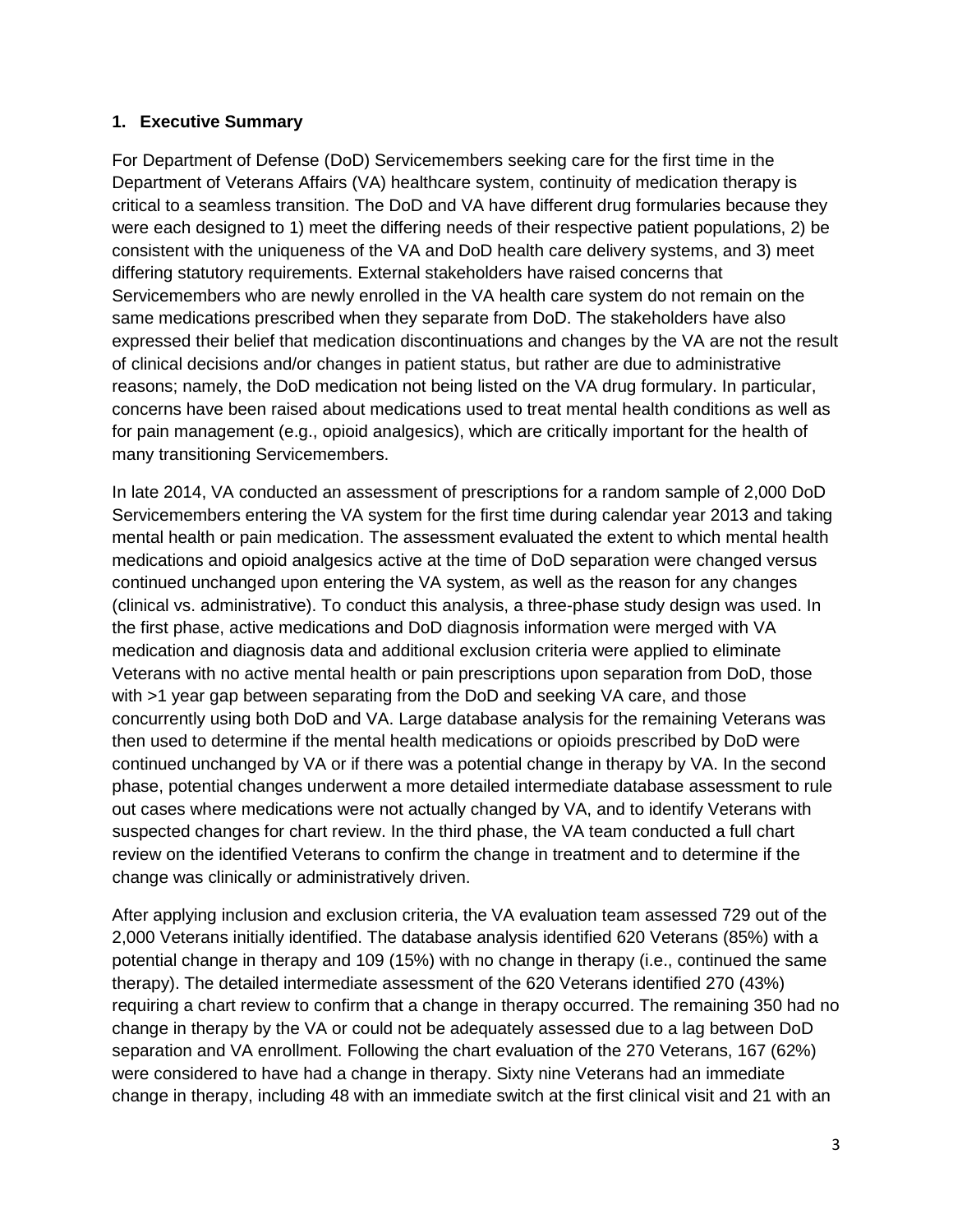immediate discontinuation at the first clinical visit. Ninety-eight Veterans had a latent switch secondary to VHA processes in care, defined as a switch based on clinical judgment that occurred after an extended period between the interim VA care visit and initiation for longitudinal care. For the 48 Veterans with an immediate switch, 21 (44%) had an administrative switch and 27 (56%) were switched based on clinical reasons. A total of 21 (3%) of the original evaluable cohort of 729 Veterans had their medication switched due to drug formulary differences. When the entire sample of Veterans is considered, a total of 21 (1%) of the 2,000 Veterans had their medication switched due to differences between the VA and DoD drug formularies.

The analysis described above validates VA's long-standing practice of continuing medications for transitioning Servicemembers. In order to improve performance in this area, VA institutionalized this practice into a policy Directive entitled *"Continuation of Mental Health Medications Initiated by DoD Authorized Providers"* 

[\(http://www.va.gov/vhapublications/ViewPublication.asp?pub\\_ID=3075\)](http://www.va.gov/vhapublications/ViewPublication.asp?pub_ID=3075) and will re-educate prescribers, pharmacists and formulary managers about this policy and practice in February 2015.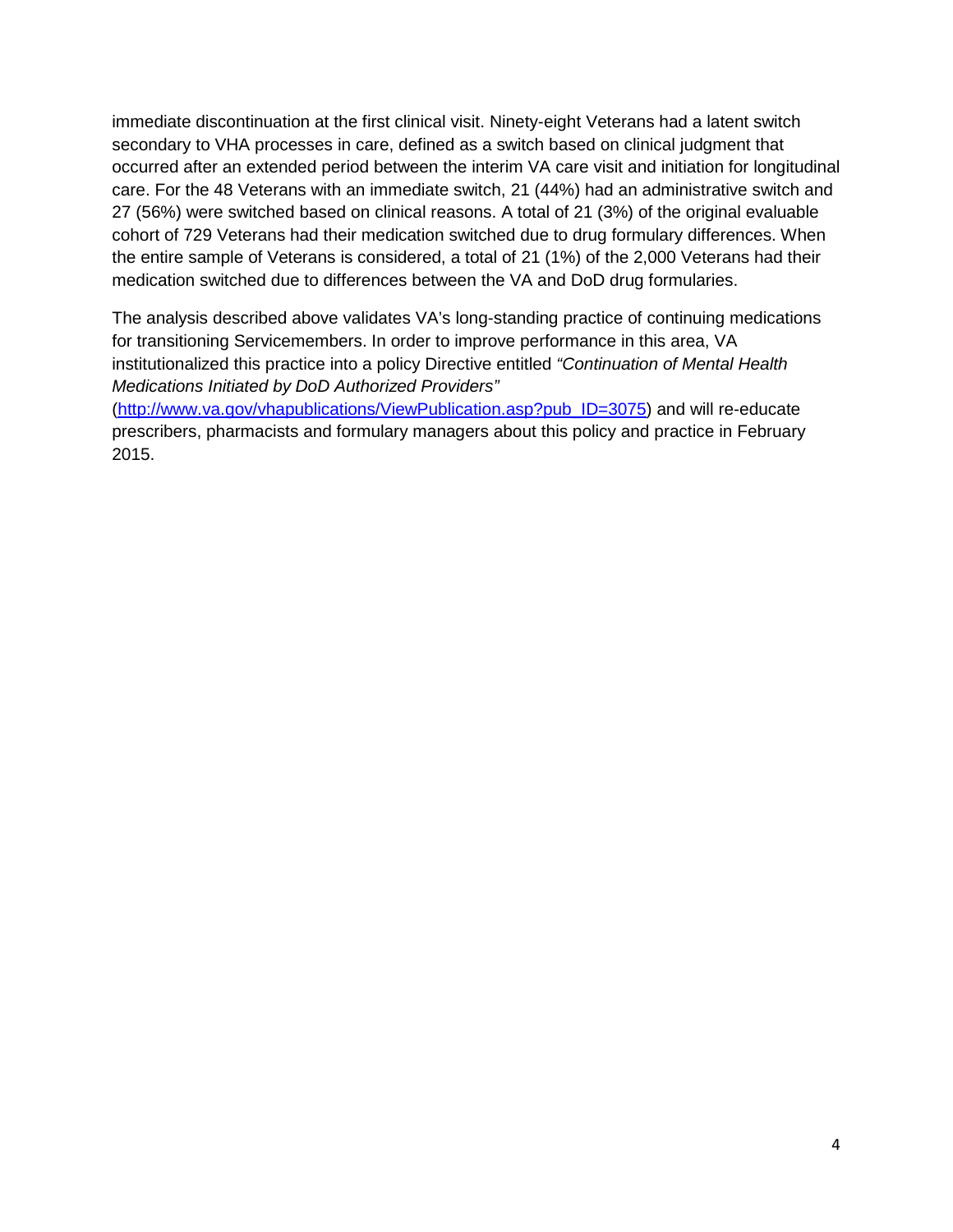### <span id="page-4-0"></span>**2. Background**

In calendar year 2013, a total of 108,783 recently discharged Department of Defense (DoD) Servicemembers entered the Department of Veterans Affairs (VA) healthcare system for the first time. Approximately 52% of these Servicemembers were subsequently dispensed at least one prescription. For these patients requiring medication to manage chronic conditions, ensuring continuity of medication therapy during the transition from the DoD to the VA health system is critically important. However, in order to meet unique needs of their patient populations and differing statutory requirements, the DoD and VA use different drug formularies. In recent months, external stakeholders have expressed concerns that Servicemembers transitioning to the VA from DoD routinely have their medication treatment changed upon entering the VA. Furthermore, they have expressed the belief that medication changes are driven by administrative reasons due to differences between the DoD and VA formularies rather than valid clinical reasons. In particular, concerns have been raised about medications used to treat mental health conditions as well as for pain management (e.g., opioid analgesics), which are among the most common medications used by transitioning Servicemembers and are critically important to their health.

#### <span id="page-4-1"></span>**3. Objective**

To address these concerns, the VA conducted a pilot project to assess medication prescribing patterns for Servicemembers newly transferred from the DoD to the VA. The primary objective of the evaluation was to determine the proportion of patients prescribed medications for mental health disorders or opioids for pain management who experience a change in medication treatment versus no change in treatment after separating from the DoD and seeking care in the VA. A secondary objective was to assess the reason (clinical vs. administrative) for a change in therapy when it occurred.

#### <span id="page-4-2"></span>**4. Methods**

# <span id="page-4-3"></span>**4.1 Data Sources**

#### *Prescription Data*

Department of Defense prescription data was obtained through a direct transfer of the DoD administrative Rx file from DoD to VA.

Department of Veterans Affairs prescription data was obtained from the Pharmacy Benefits Management Services (PBM) prescription database.

#### *Diagnosis and Mortality Data*

The Department of Defense provided diagnosis data for the newly transferred Veterans and VA administrative databases were used to capture diagnosis and mortality data for the cohort once in VA. All mental health and pain diagnosis data were obtained for each patient utilizing ICD-9 codes for anxiety disorder, bipolar disorder, depression, pain, post-traumatic stress disorder (PTSD) and schizophrenia. Mortality (including date of death) for VA patients was determined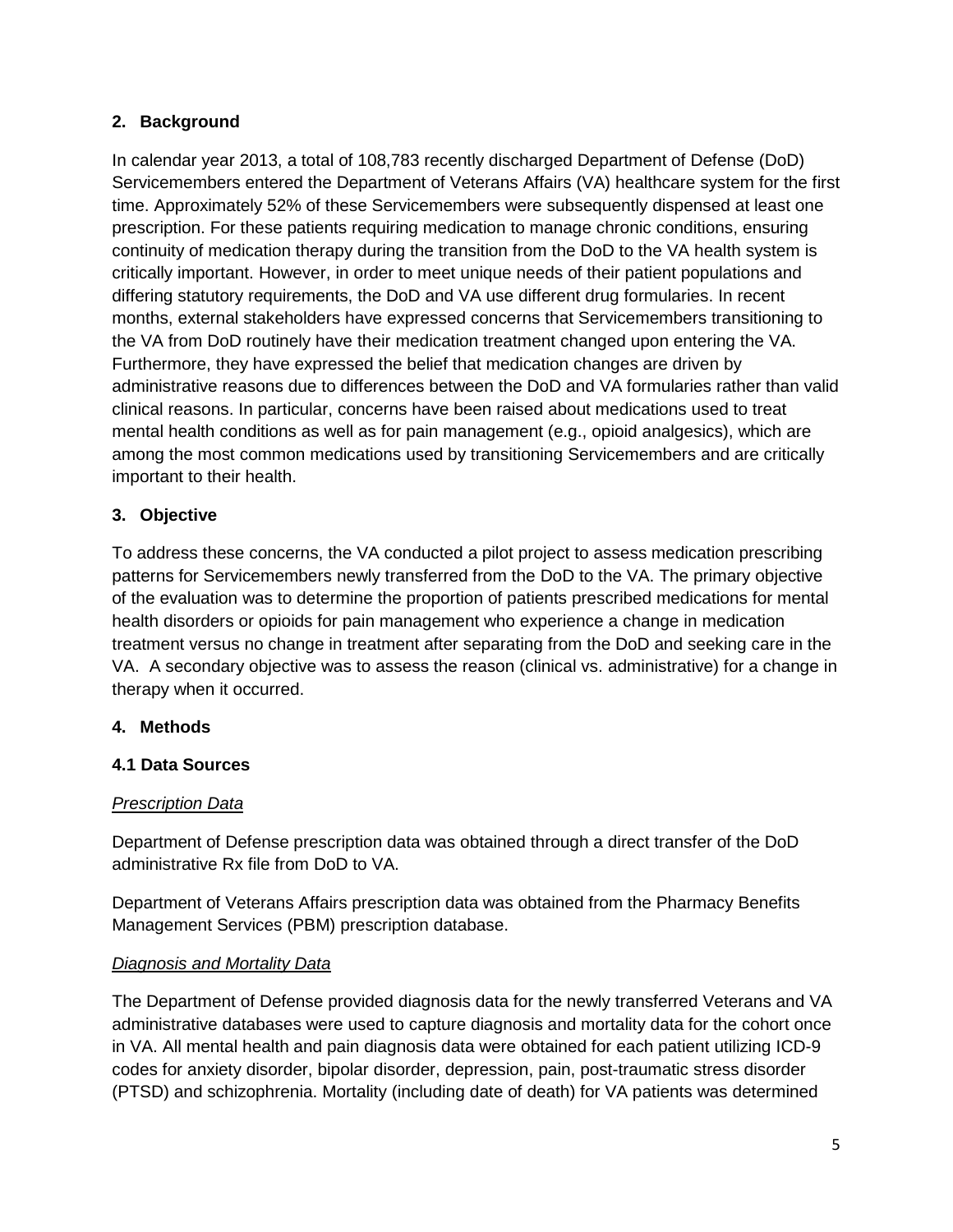for all patients using the Vital Status File (VSS). Patient age and gender was determined using the PBM demographic file which is developed from the VSS and the National Patient Care Database.

# <span id="page-5-0"></span>**4.2 Patient Cohort**

# *Identification of Pilot Cohort: New Transfers from DoD to VA*

Newly entering Veterans with a fist time VA healthcare visit for any reason during calendar year 2013 (1/1/13-12/31/13) were identified through the Operation Enduring Freedom-Operation Iraqi Freedom and Operation New Dawn (OEF/OIF/OND) Roster. The roster identifies Veterans enrolled in VA who served in the aforementioned operations. Patients with at least one VA prescription were then chosen, and from that cohort newly enrolled Veterans in VA receiving medications used to treat mental health disorders or pain were further identified (n=20,349). A random sample of 2,000 patients was then chosen from this cohort of 20,349 for inclusion in the project. The first visit date in VA was considered the index date for the evaluation.

This pilot cohort of 2,000 newly enrolled Veterans using mental health or pain medications in VA was then provided to DoD. The DoD identified and transferred to the VA study team all DoD records for all active prescriptions and diagnosis data for the pilot cohort from January 2002 through June 2014.

A series of translations and validations were conducted to translate the DoD prescription file into the VA file structure to allow DoD prescriptions to be accurately identified and merged with VA data for assessment. Forty–two patients' DoD national drug code (NDC) did not match to a VA product name following the series of translations leaving 1,958 DoD patients available for the initial assessment.

# *Construction of Final Sample: Inclusion and Exclusion Criteria*

To be included in the final sample for analysis, Veterans in the pilot cohort were required to have active DoD mental health or opioid prescriptions at the time of DoD separation. In this step, a prescription was considered to be active if there was at least one day of therapy in the immediate three months prior to separation from DoD (n=1589). Exclusion criteria consisted of the following:

- 1) Delayed Users of the VA System: All DoD patients with a delay in entering the VA healthcare system for greater than one year following separation from DoD (i.e., the first VA visit date occurred more than one year after the DoD separation date) were excluded (n=591).
- 2) Dual System Veterans: Patients potentially treated or seen in both systems during the evaluation period were excluded. Specifically, patients were considered dual users and excluded if their first VA visit date and first VA prescription date occurred prior to the date of DoD separation (n=269).

The final sample after applying inclusion and exclusion criteria consisted of 729 Veterans.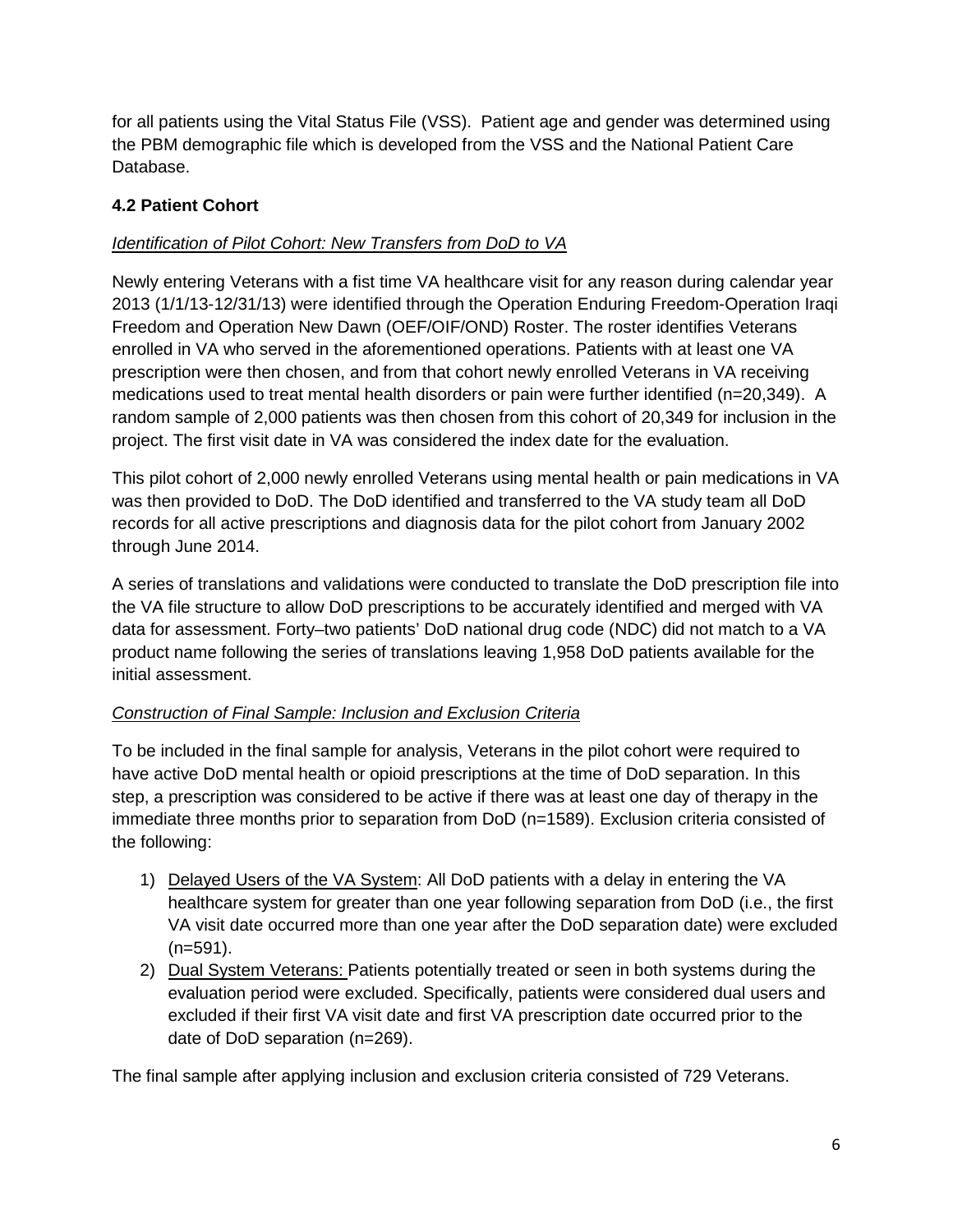#### <span id="page-6-0"></span>**4.3 Identification of Changes in Therapy**

Three phases of assessment were conducted to determine prescription patterns of utilization for no change in therapy versus change in therapy. The three phases are described below and summarized in Figure 1.

- 1) Initial Database Assessment Prescription patterns were evaluated using the prescription database for the first 120 days following the first VA visit date. Patients were classified as having no change in treatment if all DoD active prescriptions were continued in VA; that is, there was no change in the number or names of the DoD prescriptions (N=109). Patients were classified as having a "potential switch or discontinuation" if there was any change in the number and or names of the DoD prescription (N=620).
- 2) Intermediate Database Assessment An extensive review of the 620 patients identified in the Initial Database Assessment as having a "potential switch or discontinuation" was conducted to eliminate cases where a switch did not actually occur and to identify the final group of patients with a suspected switch or discontinuation eligible for further evaluation via chart review (see #3 below). This manual review of the administrative data consisted of evaluating the drugs switched "from" to the potential drugs switched "to", the days' supply of the active DoD drug to assess duration of therapy and whether prescriptions were still active on the date of DoD separation (i.e., the dispensed days' supply of the DoD prescription should not have been exhausted by the date of DoD separation), potential drug discontinuation, time to enter VA system from time of DoD separation, and type of active Rx upon DoD separation (i.e. single Rx only or short-term prescription). A total of 350 patients were eliminated from further evaluation for any of the following reasons:
	- Lag time of greater than 90 days between the patient's DoD separation date and first VA visit date
	- DoD prescription identified in the Database Assessment was discontinued prior to DoD separation
	- DoD medication that appeared to be switched was a one-time or short-term prescription
	- The potential drug switch identified was not an actual switch upon further assessment of the administrative data.

Of the 620 patients initially identified administratively as having any change in treatment, 270 patients remained after the Intermediate Database Assessment as having a suspected switch or discontinuation and required a full chart review.

3) Chart Review – A comprehensive chart review was conducted for each of the 270 patients identified with a suspected change in treatment and for each of their prescriptions identified as a suspected switch or discontinuation.

For each suspected switch, the review included confirmation of whether a switch occurred and the VA medication to which the patient was switched, evaluation of whether there was a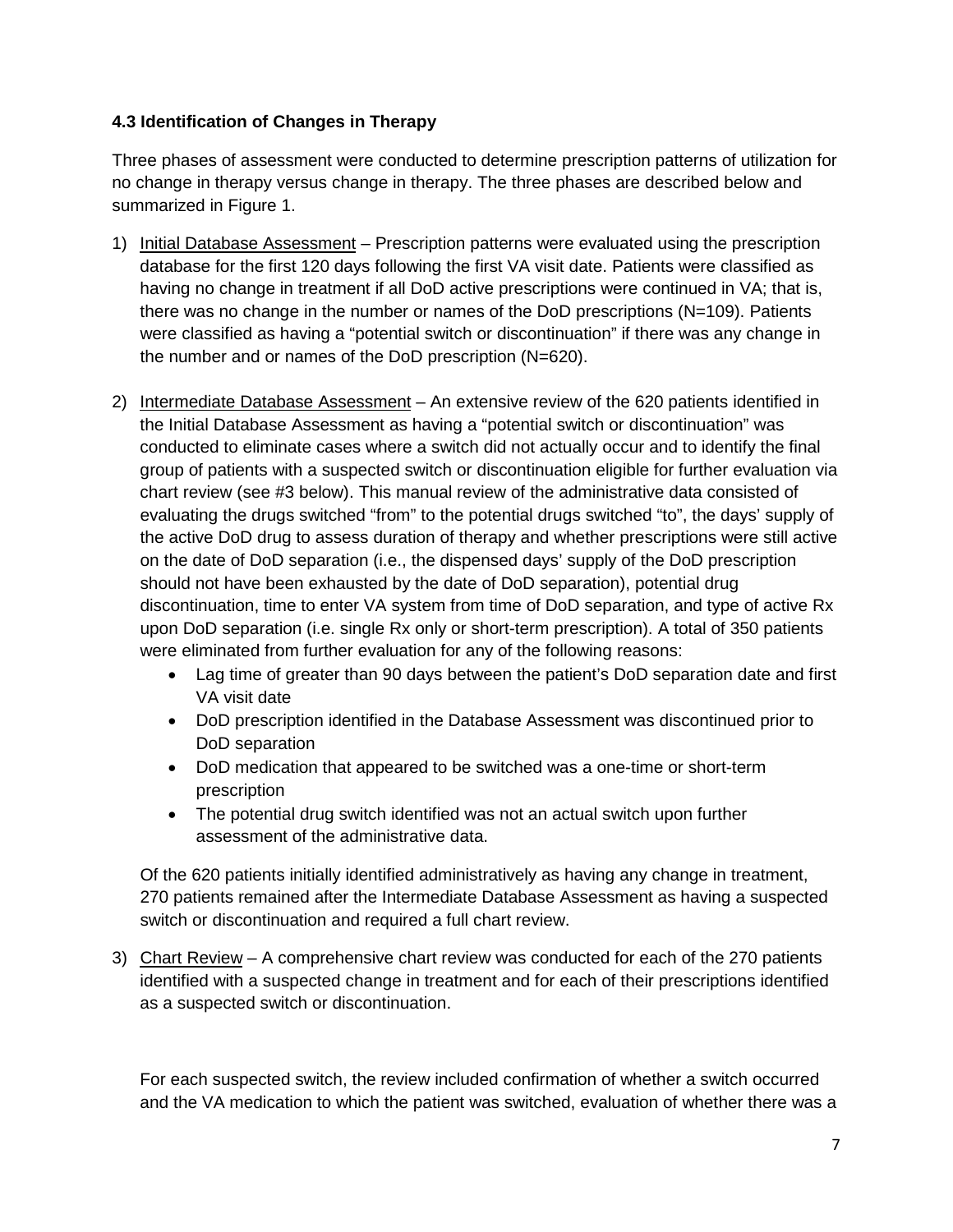subsequent switch after the initial switch, and the reason for confirmed switches. For each suspected discontinuation, the review included confirmation of the discontinuation and evaluation of the associated reason for the discontinuation. The reason for each switch and discontinuation was classified as one of the following: 1) administrative; i.e., a switch from a non-formulary to formulary drug or if the drug was no longer available was on backorder, or had been recalled; 2) clinical; i.e., due to a contraindication, therapy failure/change, unwanted side effect, adverse effect, allergy, or comorbidity, or an effort to follow VA clinical practice guidelines; 3) patient preference; 4) provider preference; 5) no reason documented; or 6) other.

Confirmed switches were then further classified as immediate (i.e., occurring at the initial VA visit) versus latent, defined as a switch based on clinical judgment that occurred after an extended period between the interim VA care visit and initiation for longitudinal care. Latent switches were further evaluated to determine the circumstances leading to the switch.

Finally, for all patients with a change in therapy, the following outcomes were assessed: death and its associated cause (suicide, accidental, or other), hospitalization and the associated primary diagnosis (mental health or other), and emergency department visit and the associated primary diagnosis (mental health or other). For each hospitalization and ED visit, the reviewer also determined whether it may be attributed to the medication switch or discontinuation per provider documentation, it may be attributed to the medication switch or discontinuation per the reviewer's judgment, it was unlikely attributable to the switch or discontinuation, or if it could not be determined due to incomplete information.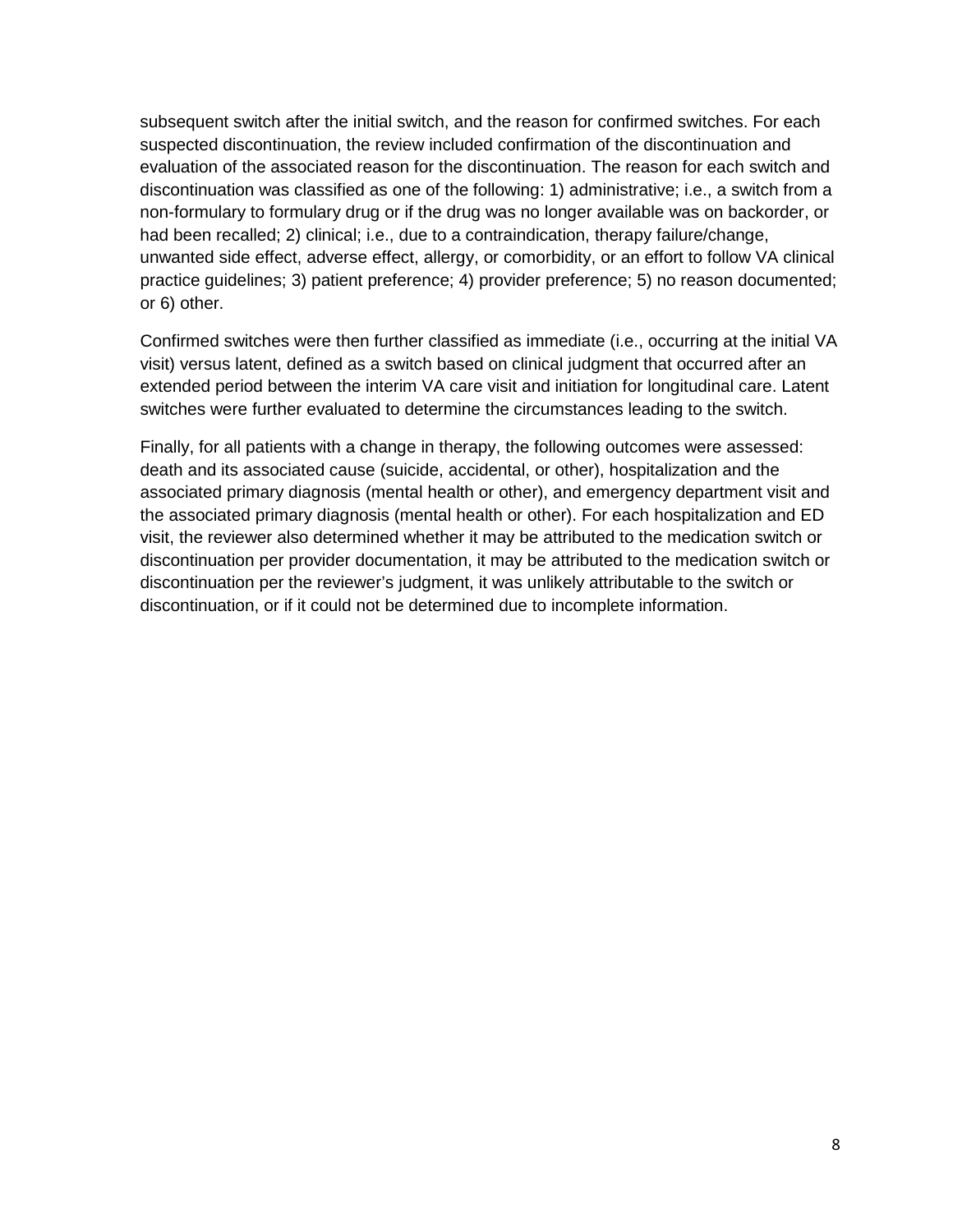#### **Figure 1. Phases of Assessment**



#### <span id="page-8-0"></span>**5. Results**

#### <span id="page-8-1"></span>**5.1 Overview of Findings**

Figure 2 provides an overview of each phase of the study, including the number of patients from the initial patient cohort of 2,000 who met inclusion/exclusion criteria and proceeded to the Initial Database Assessment, the Intermediate Database Assessment, and the Chart Review, as well as the number of patients identified with different types of changes in therapy.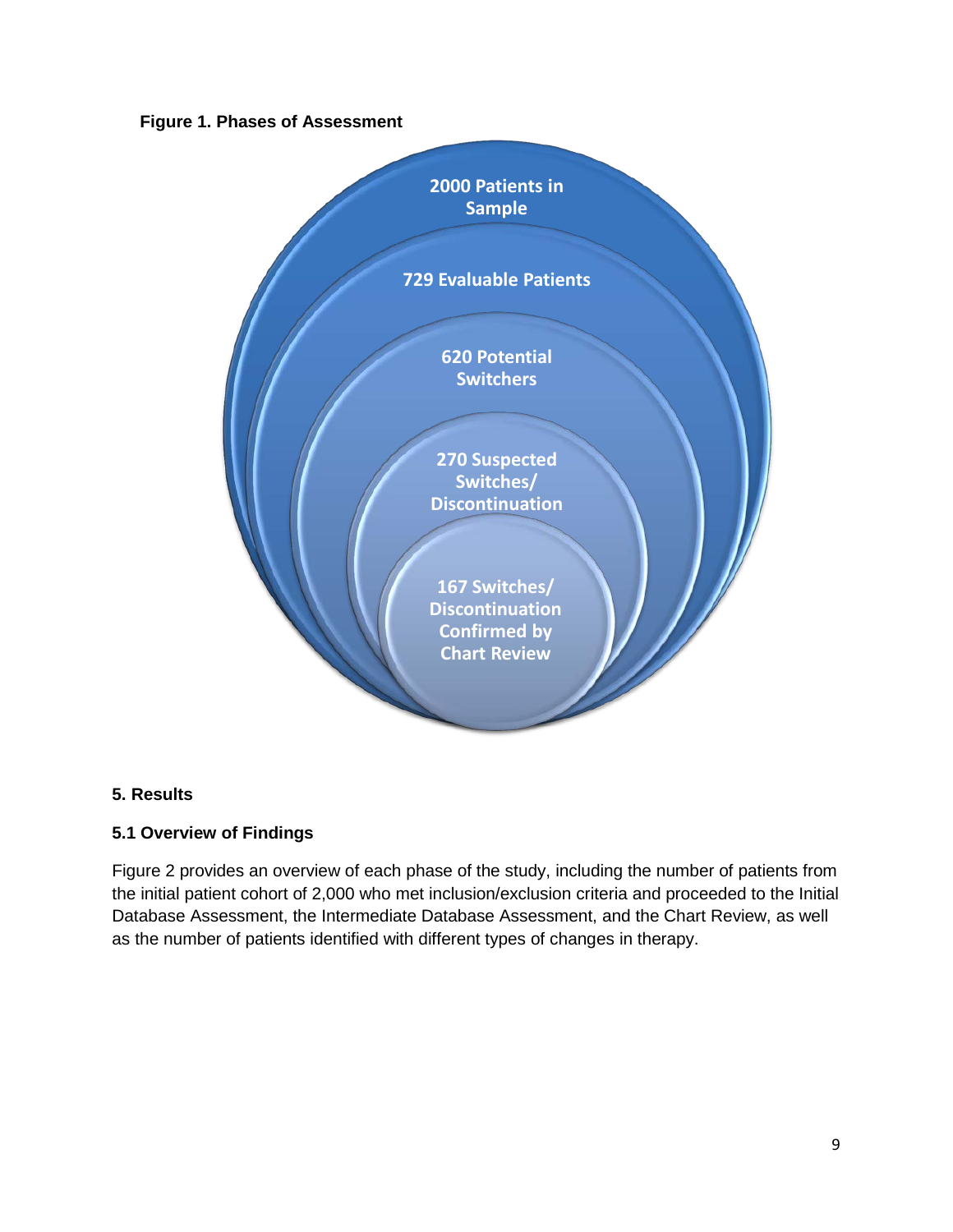

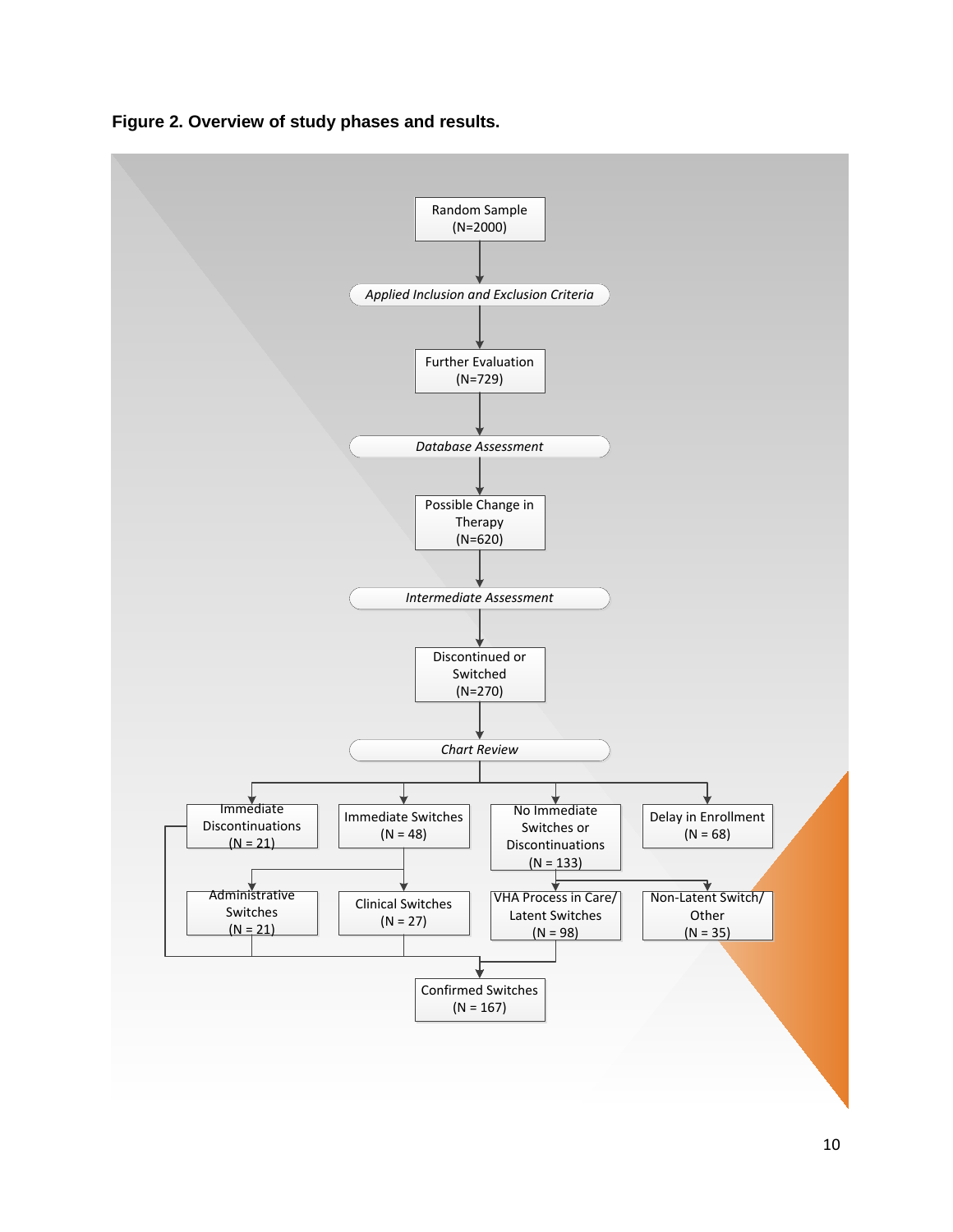#### <span id="page-10-0"></span>**5.2 Characteristics of the Final Sample**

A total of 729 of the 2000 pilot patients were evaluable based on the inclusion and exclusion criteria and included in the final sample. As shown in Table 1, approximately 85% were male, with a mean age of 30 years (SD=7.2). Approximately 85% and 81% of patients had a diagnosis of a mental health condition or pain, respectively, as identified by DoD and VA data.

The initial database assessment indicated that the majority of patients (N=620; 85.0%) appeared to have a change in therapy and required further evaluation, while 15.0% of patients had no change in therapy.

| Characteristics               | N (%) or Mean (SD) |
|-------------------------------|--------------------|
| Age (years)                   | 30(7.2)            |
| Gender (Male)                 | 621 (85.2%)        |
| Pertinent diagnosis (N, %)    |                    |
| Anxiety                       | 300 (41.2%)        |
| <b>Bipolar</b>                | 131 (18.0%)        |
| Depression                    | 329 (45.1%)        |
| <b>PTSD</b>                   | 438 (60.1%)        |
| Schizophrenia                 | 5(0.7%)            |
| Any mental health diagnosis   | 620 (85.1%)        |
| Pain                          | 595 (81.6%)        |
| <b>All-Cause Mortality</b>    | $3(0.4\%)$         |
| Patterns of VA RX utilization |                    |
| No Change in Therapy          | 109 (15.0%)        |
| Potential Change in Therapy   | 620 (85.0%)        |

#### **Table 1. Characteristics of All Evaluable Patients Included in Final Sample (N=729).**

#### <span id="page-10-1"></span>**5.3 Characteristics of Suspected Switches and Discontinuations**

For the 620 patients who initially appeared to have a change in therapy, the detailed intermediate database assessment revealed that 270 (43%) had a suspected switch or discontinuation made by the VA, and 350 (56%) did not.

The chart review was conducted on the 270 patients with a suspected switch or discontinuation in therapy. The chart review revealed that 68 of the 270 patients (25.2% ) who had a suspected change in therapy had a lag time between DoD separation and VA enrollment (that was not identified in the database or confirmed in the intermediate assessment) and DoD medications were not active. A total of 69 (25.6%) patients experienced an immediate therapy change at their first VA visit, including 21 (7.8%) with an immediate discontinuation and 48 (17.8%) with an immediate switch. Among the 48 patients with an immediate switch, 21 (43.8%) had their drug switched for administrative reasons and 27 (56.3%) for clinical reasons. A total of 133 of the 270 patients with a suspected change in therapy (49.2%) did not experience an immediate switch or discontinuation at their first VA visit. However, among the 133 patients, 98 patients (73.7%) experienced a "latent" change in their medication subsequent to the initial VA visit that appeared to be secondary to a system-based issue resulting from a lag between the initial VA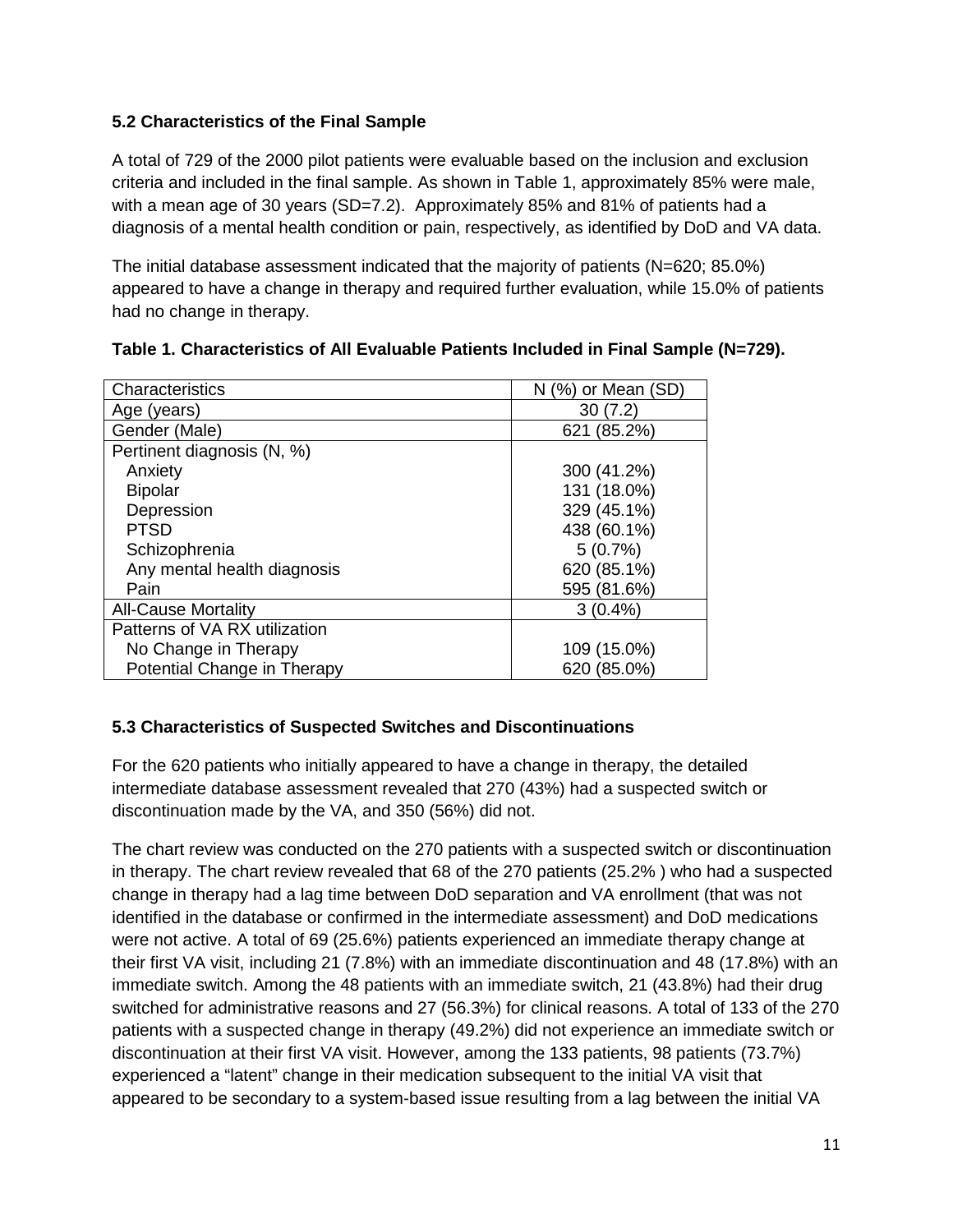visit and their initiation for longitudinal care. Reasons for these latent changes included: 1) provider was unable to make an informed or adequate decision because of insufficient information in the DoD record and in some instances depended on patient for history which frequently entailed gaps; 2) Veteran self- discontinued and was off medication for an extended period; 3) Veteran was treated by outside MD simultaneously while enrolled in VA; 4) Provider was not educated in navigating VA CPRS prescription information. Thus, taken together, a total of 167/270 patients (62%) were confirmed as having a change in therapy when immediate switches, immediate discontinuations, and latent changes were considered (Figure 3).

The remaining 35 patients (13%) not experiencing an immediate switch, immediate discontinuation, latent change in therapy or delay in enrollment fell into one or more of the following categories: 1) appeared to have a change but the medication was actually continued; 2) appeared to have a discontinuation in therapy when only VA prescriptions were considered, but were discovered during the chart review to be receiving prescriptions from a non-VA pharmacy, or 3) other circumstances (i.e. therapy not switched but added secondary to a new mental health or pain indication or new therapy was added for an existing condition).

| Table 2. Types of changes in therapy confirmed via chart review, in patients identified in |
|--------------------------------------------------------------------------------------------|
| the intermediate database assessment with a suspected change in therapy (N=270)            |

|                                                   | N   | %     |
|---------------------------------------------------|-----|-------|
| <b>Immediate Switch</b>                           |     | 17.8% |
| Administrative                                    | 21  | 7.8%  |
| Clinical                                          | 27  | 10.0% |
| Immediate Discontinuation                         | 21  | 7.8%  |
| No immediate switch or immediate discontinuation: | 133 | 49.2% |
| <b>VHA Process in Care Latent Switchers</b>       | 98  | 36.3% |
| No Latent Switch/Other Circumstances              | 35  | 13.0% |
| Delay in enrollment                               | 68  | 25.2% |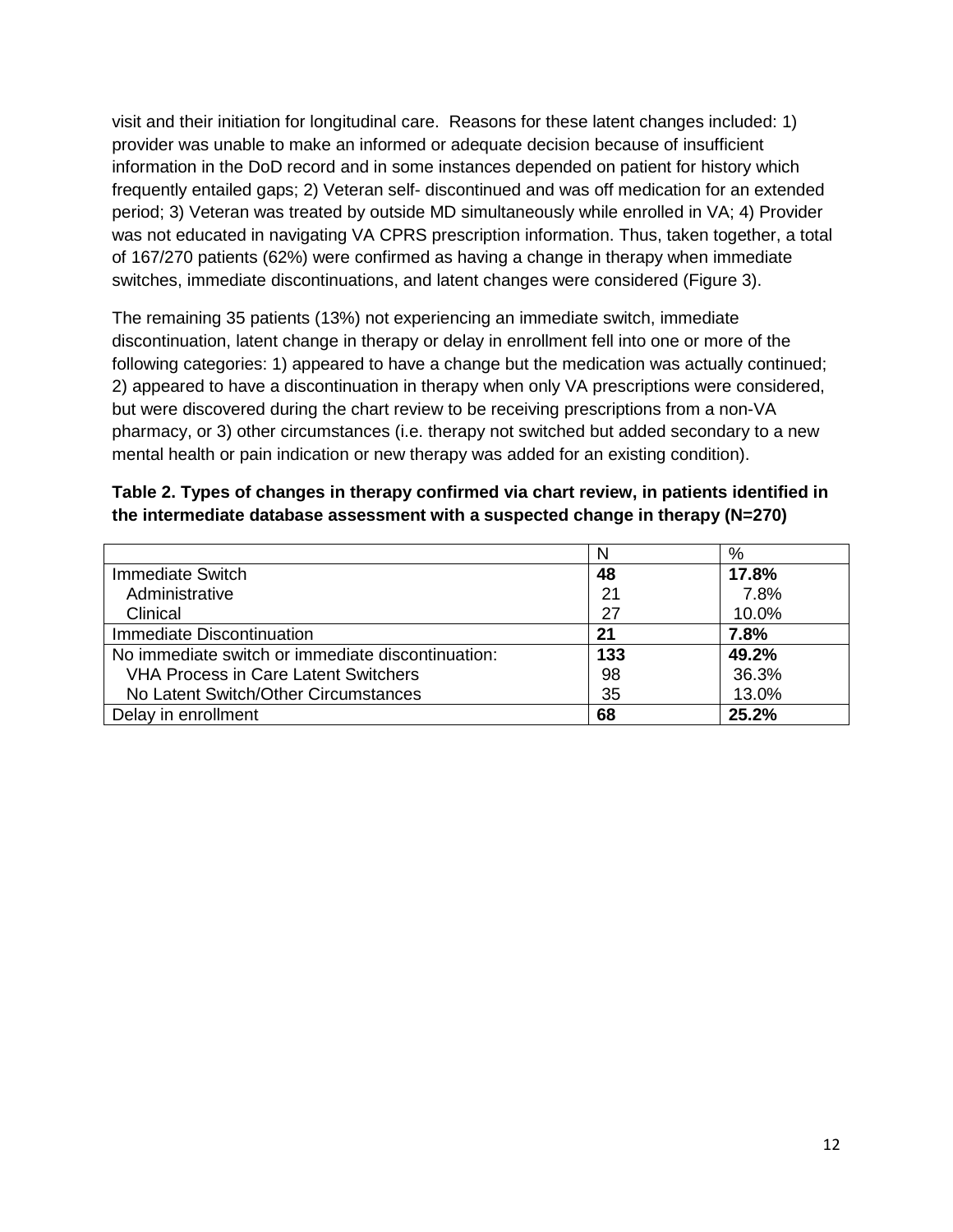**Figure 3. Summary of types of therapy changes confirmed via chart review.**

# **CHART REVIEW: 167 CONFIRMED SWITCHES/DISCONTINUATIONS**

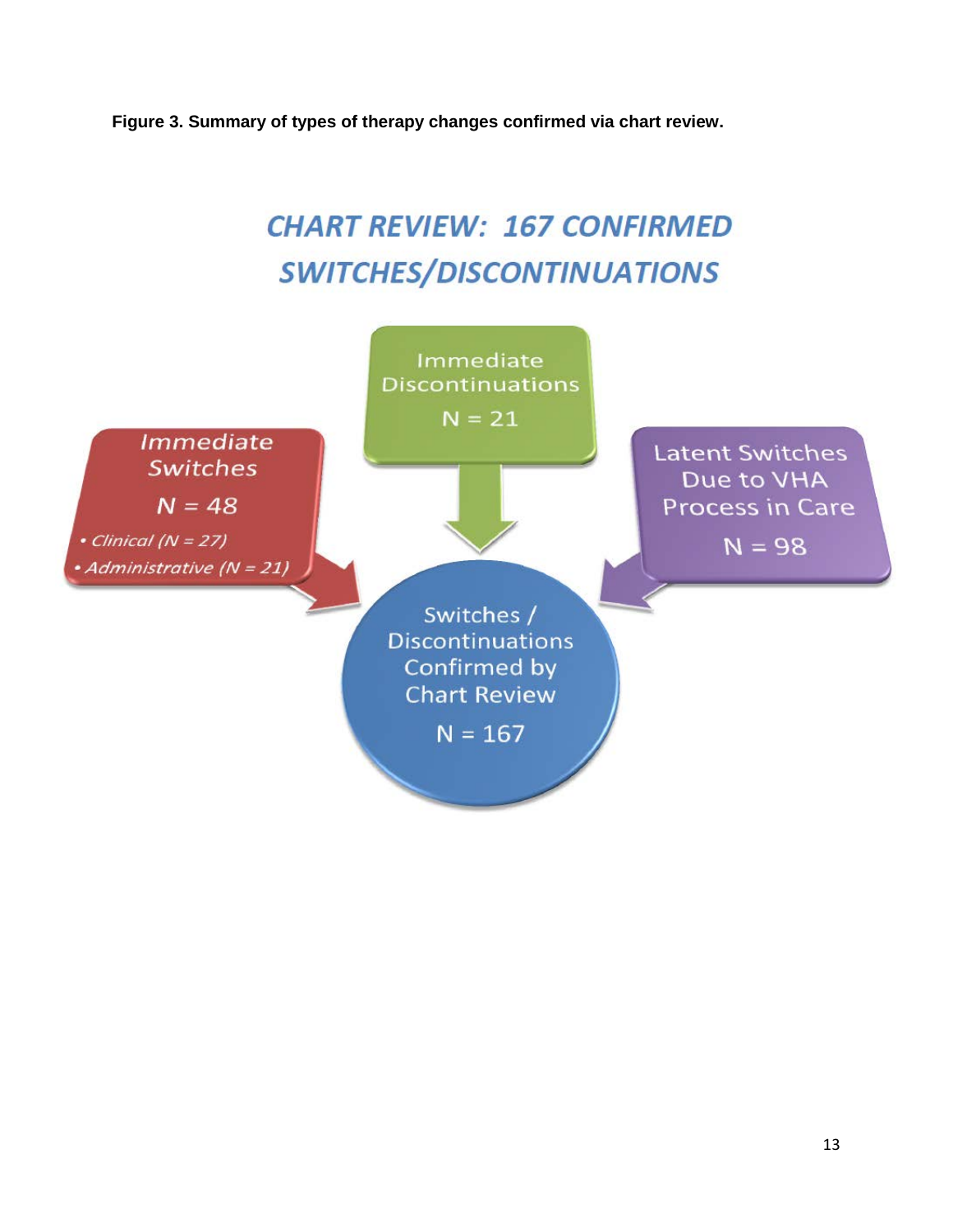# <span id="page-13-0"></span>**5.4 Comparison of Patient Characteristics by Therapy Change Status**

Table 3 compares characteristics of patients who were identified in the Initial Database Assessment as having no change in therapy (n=109) versus those with any change in therapy confirmed via chart review (N=167), including those with immediate switches, immediate discontinuations, and latent switches secondary to VHA process in care factors. Those patients who had any change in therapy appeared to have a greater disease burden and were taking more mental health medications.

| <b>Characteristics</b>            | No Change in      | Change in Therapy* | P-value |
|-----------------------------------|-------------------|--------------------|---------|
|                                   | <b>Therapy</b>    | (Chart Review      |         |
|                                   | (Initial Database | Patients; N=167)   |         |
|                                   | Assessment;       |                    |         |
|                                   | $N = 109$         |                    |         |
| Age (years)                       |                   |                    |         |
| Mean (SD)                         | 31.4(7.9)         | 29.7 (6.9)         | 0.06    |
| Gender (n, %)                     |                   |                    |         |
| Male                              | 96 (88.1%)        | 135 (80.8%)        | 0.11    |
| Pertinent diagnosis (n, %)        |                   |                    |         |
| Anxiety                           | 32 (29.4%)        | 71 (42.5%)         | 0.03    |
| <b>Bipolar</b>                    | 12 (11.0%)        | 35 (21.0%)         | 0.03    |
| depression                        | 33 (30.3%)        | 89 (53.3%)         | 0.0002  |
| <b>PTSD</b>                       | 42 (38.5%)        | 103 (61.7%)        | 0.0002  |
| Schizophrenia                     | $1(0.9\%)$        | $3(1.8\%)$         | 0.55    |
| Any mental health condition       | 73 (67.0%)        | 150 (89.8%)        | < .0001 |
| Pain                              | 73 (67.0%)        | 137 (82.0%)        | 0.004   |
| <b>Number of DoD mental</b>       |                   |                    |         |
| health drugs                      | 1.5(0.7)          | 3.5(2.3)           | < .0001 |
| Mean (SD)                         | 1(1,2)            | 3(2,5)             |         |
| Median (IQR)                      |                   |                    |         |
| <b>Number of DoD opioids</b>      |                   |                    |         |
| Mean (SD),                        | 1.1(0.4)          | 1.5(0.7)           | 0.20    |
| Median (IQR)                      | 1(1,1)            | 1(1,2)             |         |
| <b>Number of VA mental health</b> |                   |                    |         |
| drugs within 120 days after       |                   |                    |         |
| first VA clinic visit**           |                   |                    |         |
| Mean (SD)                         | 1.5(0.7)          | 2.8(1.5)           | < .0001 |
| Median (IQR)                      | 1(1,2)            | 2(2,4)             |         |
| Number of VA opioids within       |                   |                    |         |
| 120 days after first VA clinic    |                   |                    |         |
| visit**                           |                   |                    |         |
| Mean (SD)                         | 1.1(0.4)          | 1.3(0.5)           | 0.58    |
| Median (IQR)                      | 1(1,1)            | 1(1,1)             |         |

#### **Table 3. Comparisons of characteristics between patients with no change in therapy vs. patients confirmed in chart review as having any change in therapy.**

\*Change in Therapy = Any Change (Immediate Switchers, Immediate Discontinued, and Latent switchers secondary to VHA Process in Care factors)

\*\*Includes VA drugs identified in DoD file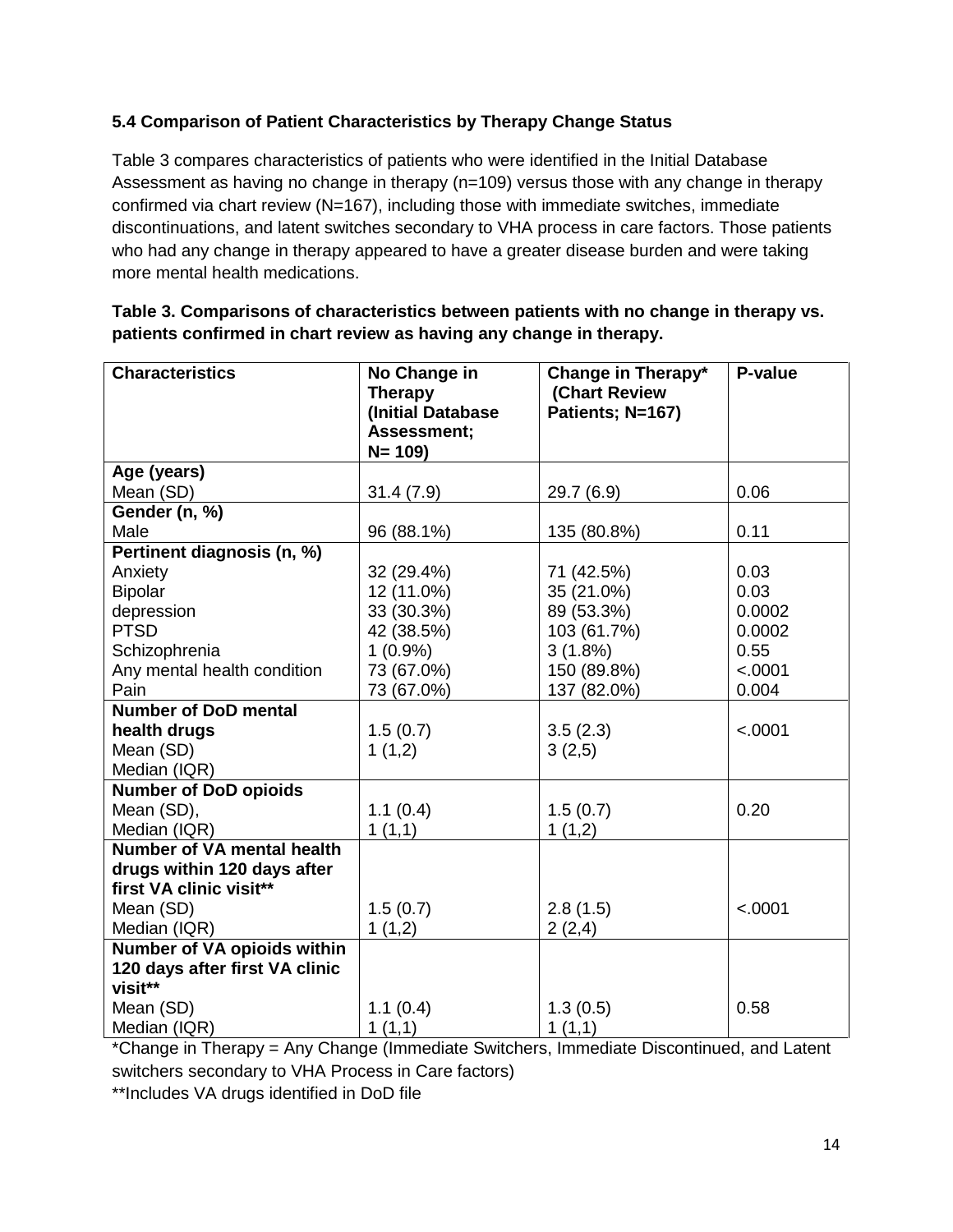Similar results were observed when patient characteristics between "No Change" and "Immediate Change" in therapy were compared (Table 4).

| Table 4. Comparisons of characteristics between patients with no change in therapy |
|------------------------------------------------------------------------------------|
| versus an immediate change in therapy.                                             |

| <b>Characteristics</b>             | No Change in      | <b>Immediate Change in</b> | P-value |
|------------------------------------|-------------------|----------------------------|---------|
|                                    | <b>Therapy</b>    | Therapy*                   |         |
|                                    | (Initial Database | (Chart Review              |         |
|                                    | Assessment;       | Patients, N=69)            |         |
|                                    | $N = 109$         |                            |         |
| Age (years)                        |                   |                            |         |
| Mean (SD)                          | 31.4(7.9)         | 30.4(7.5)                  | 0.38    |
| Gender (n, %)                      |                   |                            |         |
| Male                               | 96 (88.1%)        | 54 (78.3%)                 | 0.08    |
| Pertinent diagnosis (n, %)         |                   |                            |         |
| Anxiety                            | 32 (29.4%)        | 31 (44.9%)                 | 0.03    |
| <b>Bipolar</b>                     | 12 (11.0%)        | 16 (23.2%)                 | 0.03    |
| depression                         | 33 (30.3%)        | 37 (53.6%)                 | 0.002   |
| <b>PTSD</b>                        | 42 (38.5%)        | 41 (59.4%)                 | 0.007   |
| Schizophrenia                      | $1(0.9\%)$        | 1(1.5%)                    | 0.74    |
| Any mental health condition        | 73 (67.0%)        | 60 (87.0%)                 | 0.003   |
| Pain                               | 73 (67.0%)        | 57 (82.6%)                 | 0.02    |
|                                    |                   |                            |         |
| <b>Number of DoD mental</b>        |                   |                            |         |
| health drugs                       | 1.5(0.7)          | 3.9(2.6)                   | < .0001 |
| Mean (SD)                          | 1(1,2)            | 3(2,5)                     |         |
| Median (IQR)                       |                   |                            |         |
| <b>Number of DoD opioids</b>       |                   |                            |         |
| Mean (SD),                         | 1.1(0.4)          | 1.4(0.6)                   | 0.28    |
| Median (IQR)                       | 1(1,1)            | 1(1,2)                     |         |
| Number of VA mental health         |                   |                            |         |
| drugs within 120 days after        |                   |                            |         |
| first VA clinic visit**            |                   |                            |         |
| Mean (SD)                          | 1.5(0.7)          | 3.2(1.6)                   | < .0001 |
| Median (IQR)                       | 1(1,2)            | 3(2,4)                     |         |
| <b>Number of VA opioids within</b> |                   |                            |         |
| 120 days after first VA clinic     |                   |                            |         |
| visit**                            |                   |                            |         |
| Mean (SD)                          | 1.1(0.4)          | 1.3(0.5)                   | 0.43    |
| Median (IQR)                       | 1(1,1)            | 1(1,2)                     |         |

\* Immediate Switch or Discontinued following first VA clinical assessment

\*\*Includes VA drugs identified in DoD file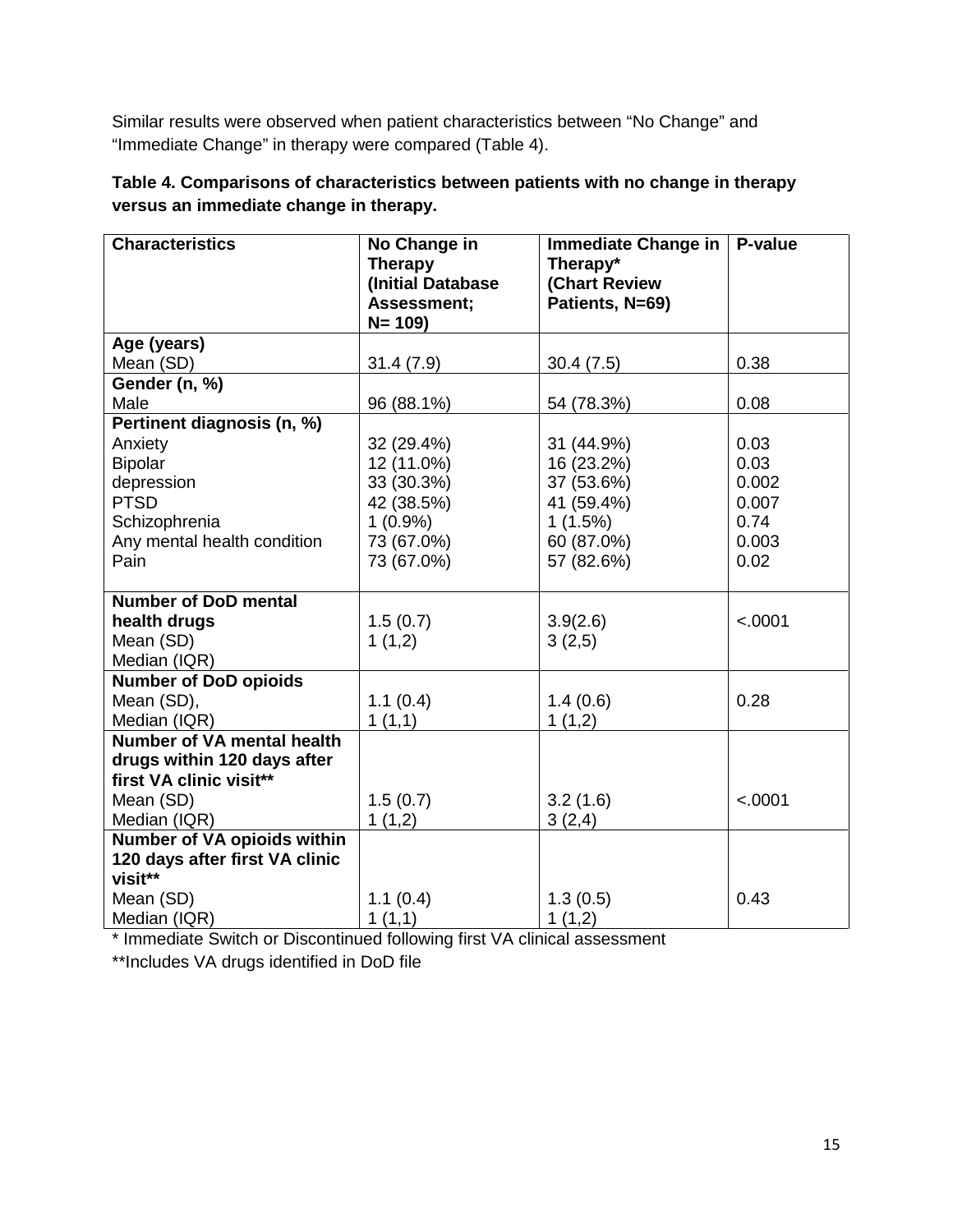No differences in demographics and mental health and opioid drug switches were observed between patients receiving an immediate therapy switch for administrative versus clinical reasons (Table 5).

**Table 5. Comparison of characteristics of patients receiving an immediate therapy switch for administrative versus clinical reasons.** 

|                        | <b>Administrative (N=21)</b> | Clinical (N=27)    |         |
|------------------------|------------------------------|--------------------|---------|
| <b>Characteristics</b> | $N$ (%) or mean (SD)         | N (%) or mean (SD) | P-value |
| Age (years)            | 30.2(8.3)                    | 28(5.6)            | 0.30    |
| Gender (Male)          | 17 (89.5%)                   | 18 (78.3%)         | 0.33    |
| Mental health drugs    |                              |                    |         |
| switched               |                              |                    | 0.29    |
| Number of patients     | 21 (100%)                    | 25 (92.5%)         |         |
| Number of drugs        | 1.2(0.4)                     | 1.1(0.3)           |         |
| Opioid drugs switched  |                              |                    |         |
| Number of patients     | 1(4.8%)                      | 2(7.4%)            | N/A     |
| Number of drugs        | 1.0 (N/A)                    | 1.0 (N/A)          |         |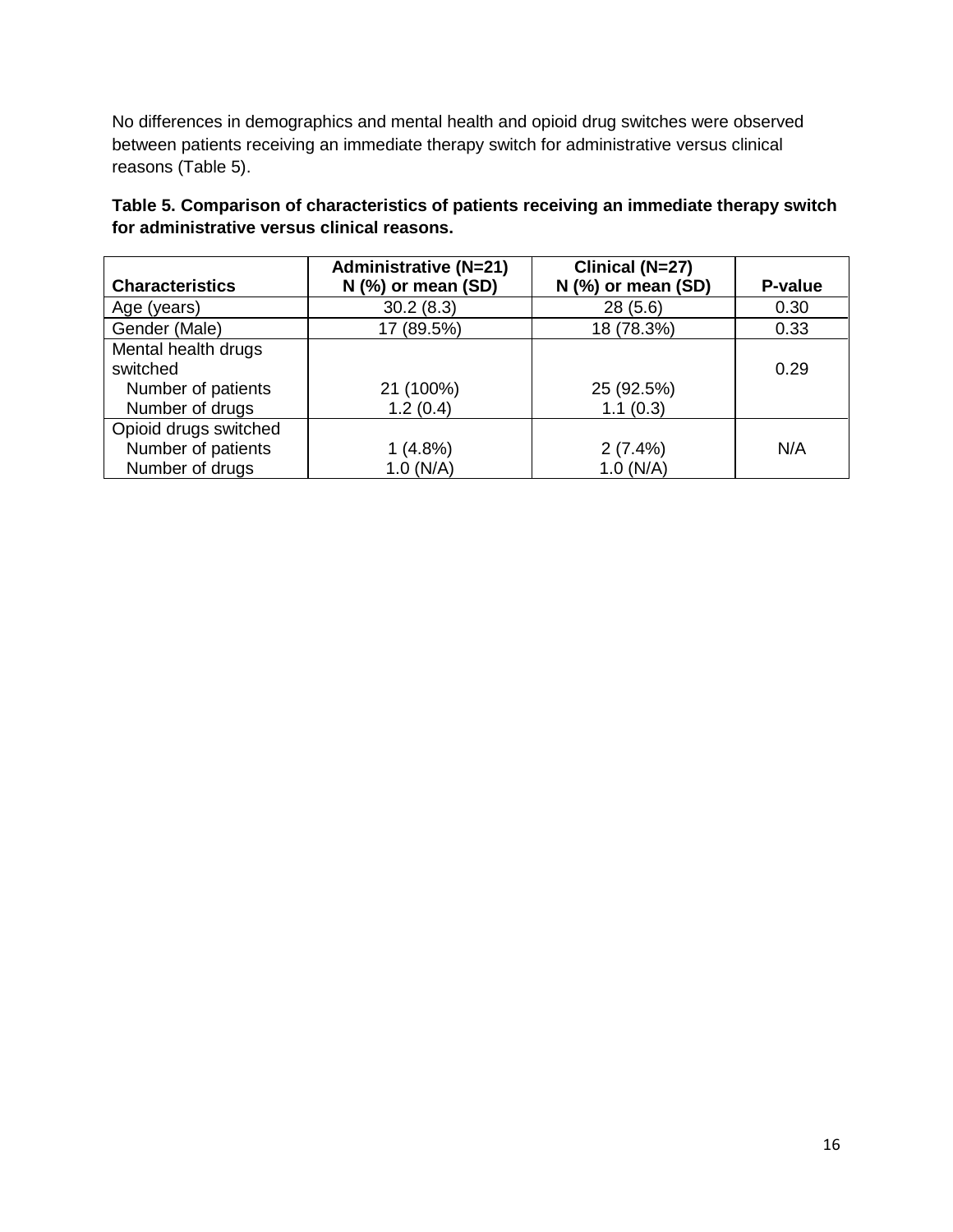### <span id="page-16-0"></span>**5.5 Outcomes after Therapy Changes**

Table 3 presents data on hospitalizations and ED visits for patients identified in the Initial Database Assessment as having no change in therapy versus those confirmed in the chart review as having an administrative switch in drug therapy. There was a higher rate of ED visits in the administrative switch group (48% vs 19%); however, through chart review, it was confirmed that the majority of ED visits did not have a primary diagnosis of a mental health condition and therefore were not secondary to the Veterans' change in therapy (see Table 6 and Figure 4a & 4b).

| <b>Outcomes</b>                                | No Change in Therapy | Patients with                  | P-value |
|------------------------------------------------|----------------------|--------------------------------|---------|
|                                                | (Initial Database    | <b>Administrative Switches</b> |         |
|                                                | Assessment; N=109)   | $(N=21)$                       |         |
|                                                | $N$ (%) or mean (SD) | $N$ (%) or mean (SD)           |         |
| Hospitalization                                | $1(0.9\%)$           | $0(0\%)$                       | N/A     |
| Primary diagnosis for<br>first hospitalization |                      |                                |         |
| Mental health                                  | $1(100\%)$           | $0(0\%)$                       | N/A     |
| Other                                          | $0(0\%)$             | $0(0\%)$                       | N/A     |
| Duration to first                              |                      |                                |         |
| hospitalization (days)                         |                      |                                |         |
| Mean (SD)                                      |                      | N/A                            | N/A     |
|                                                | 122 (NA)             |                                |         |
| Median(IQR)                                    | 122 (122, 122)       |                                |         |
| <b>ED</b> visits                               | 21 (19.3%)           | $^{\star+}$<br>10 (47.6%)      | 0.005   |
| Primary diagnoses for                          |                      |                                |         |
| $1st$ ED visit <sup>+</sup>                    |                      |                                |         |
| Mental health                                  | 6(28.6%)             | 3(30%)                         | 0.93    |
| Other                                          | 15 (71.4%)           | 7 (70%)                        |         |
| Duration to 1 <sup>st</sup> ED visit           |                      |                                |         |
| (days)                                         |                      |                                |         |
| Mean (SD)                                      | 45.2 (55.5)          | 74.2 (70.7)                    | 0.22    |
| Median(IQR)                                    | 33(0,49)             | 73 (0,141)                     |         |
|                                                |                      |                                |         |

#### **Table 6. Outcome evaluation for patients with no change in therapy versus those with administrative switches.**

+chart review confirmed 9 of 10 patients had an ED visit; 2 had a primary dx for mental health and 7 had a primary dx for other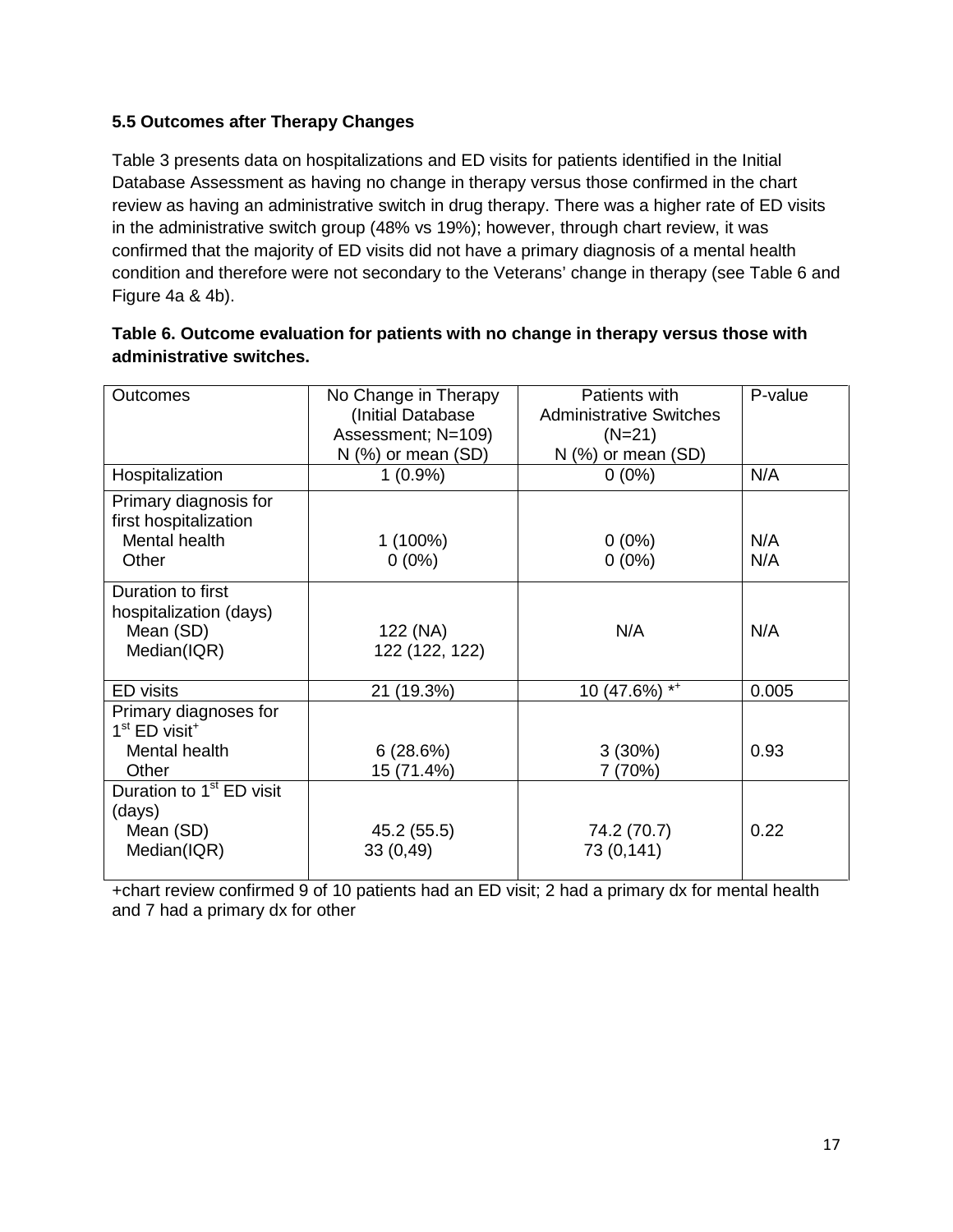**Figure 4a. Hospitalizations and ED visits for patients with no change in therapy versus confirmed administrative switches.**

# *DATABASE REVIEW: 729 EVALUABLE PATIENTS*

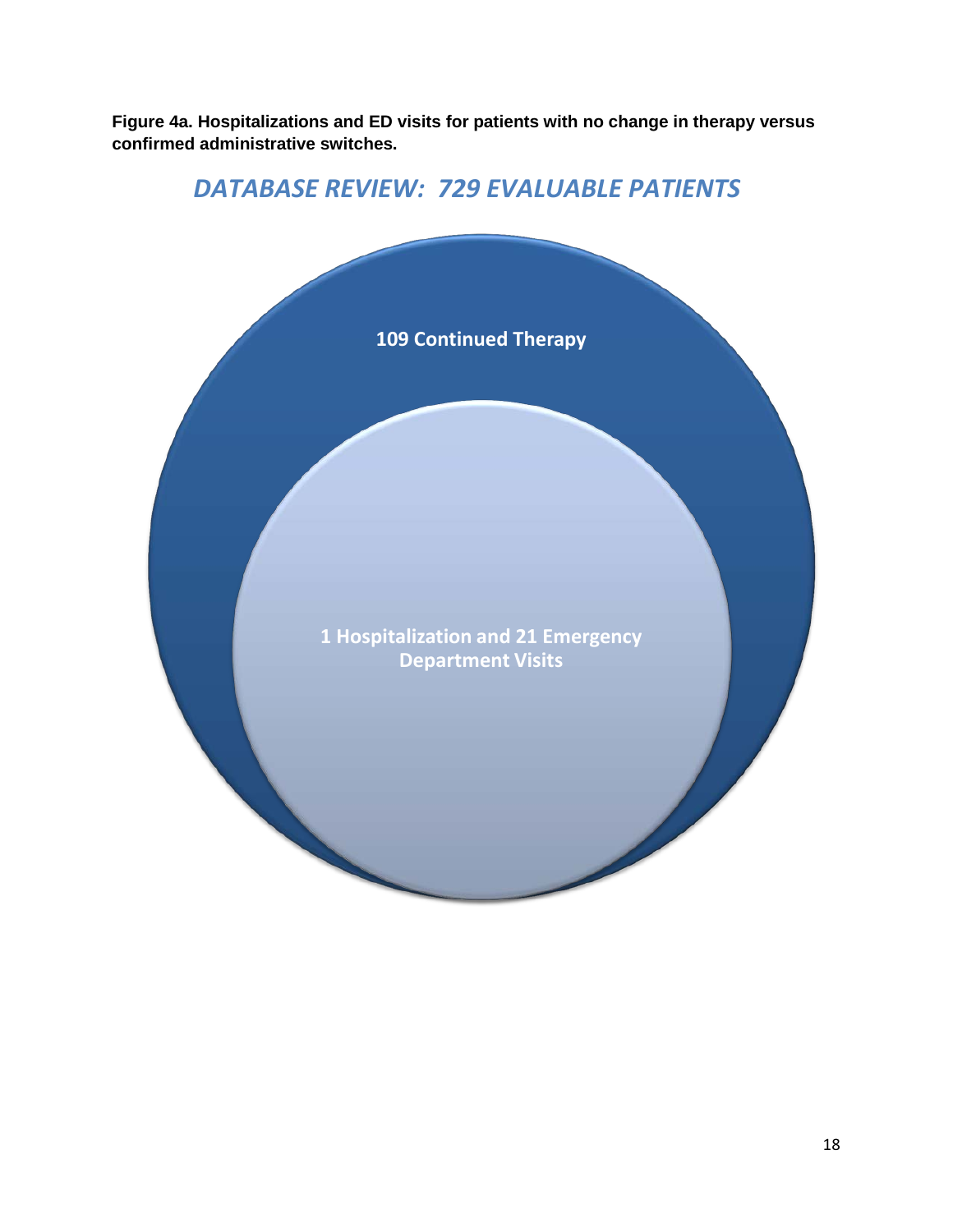**Figure 4b. Hospitalizations and ED visits for patients with no change in therapy versus confirmed administrative switches.**

# *DATABASE REVIEW: 729 EVALUABLE PATIENTS*

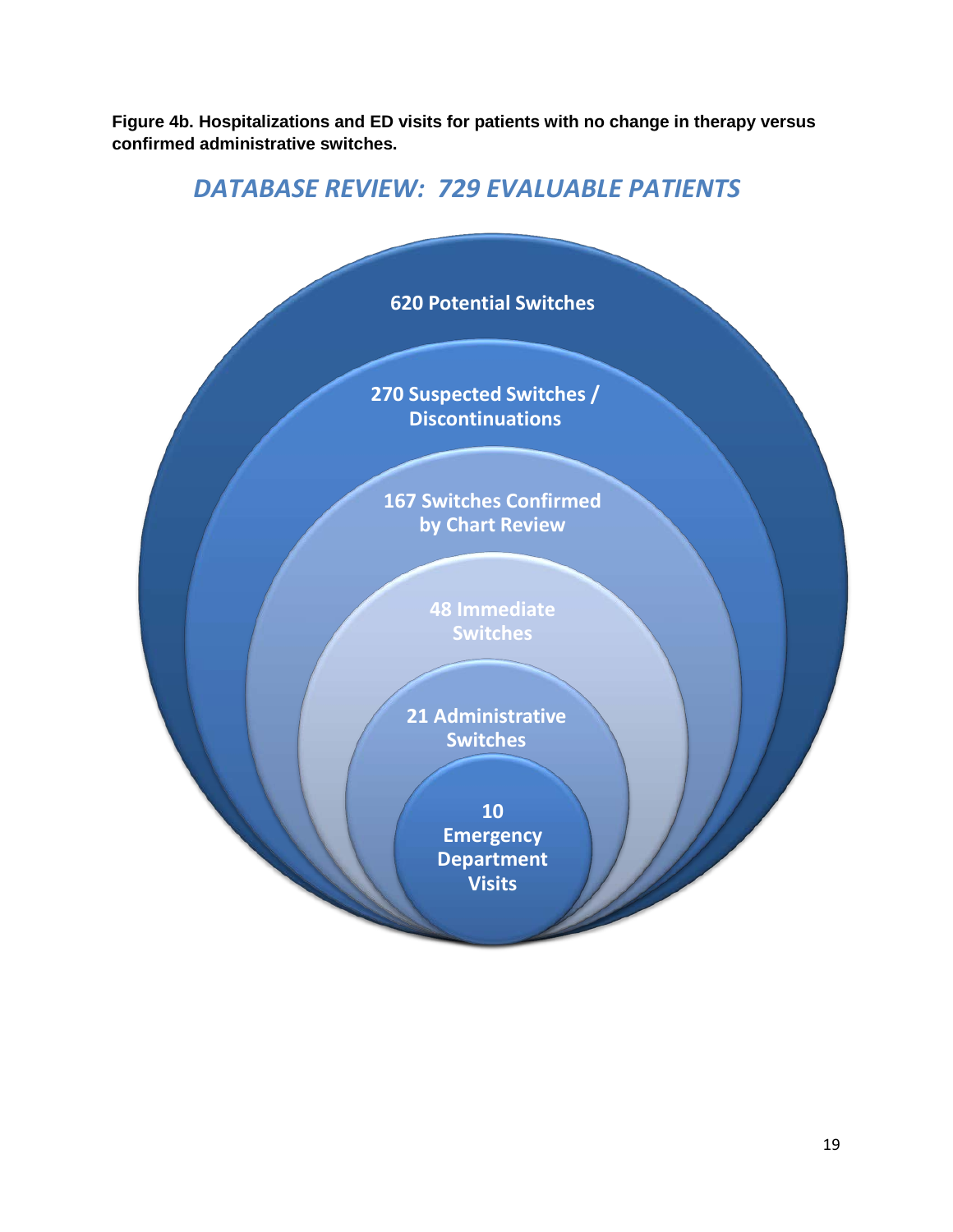There were no differences in hospitalizations and ED visits for patients with administrative versus clinical switches (see Table 7 and Figure 5*).* Of note, all-cause mortality was evaluated during the database assessment (Table 1) and 3/729 (0.4%) deaths occurred. A detailed chart review confirmed that the causes of death were not due to mental health disease state or evaluated medications.

<span id="page-19-0"></span>

| <b>Outcomes</b>         | <b>Administrative</b> | <b>Clinical</b> | P-value |
|-------------------------|-----------------------|-----------------|---------|
|                         | (n=21)                | $(N=27)$        |         |
| Number of patients with |                       |                 | N/A     |
| a hospitalization       | 0                     |                 |         |
| Number due to switch    | 0                     | O               |         |
| Primary diagnosis for   |                       |                 | N/A     |
| hospitalization         |                       |                 |         |
| Mental health           | 0                     | 0               |         |
| Other                   | 0                     |                 |         |
| Number of patients with |                       |                 | 0.13    |
| an ED visit             | 9(43%)                | 6(22%)          |         |
| Number due to switch    |                       | 0               |         |
| Primary diagnosis for   |                       |                 |         |
| ED visit                |                       |                 |         |
| Mental health           | 2(22%)                | 2(33%)          |         |
| Other                   | 7 (78%)               | 4(67%)          |         |

**Table 7. Outcome evaluation for patients with administrative versus clinical switches.**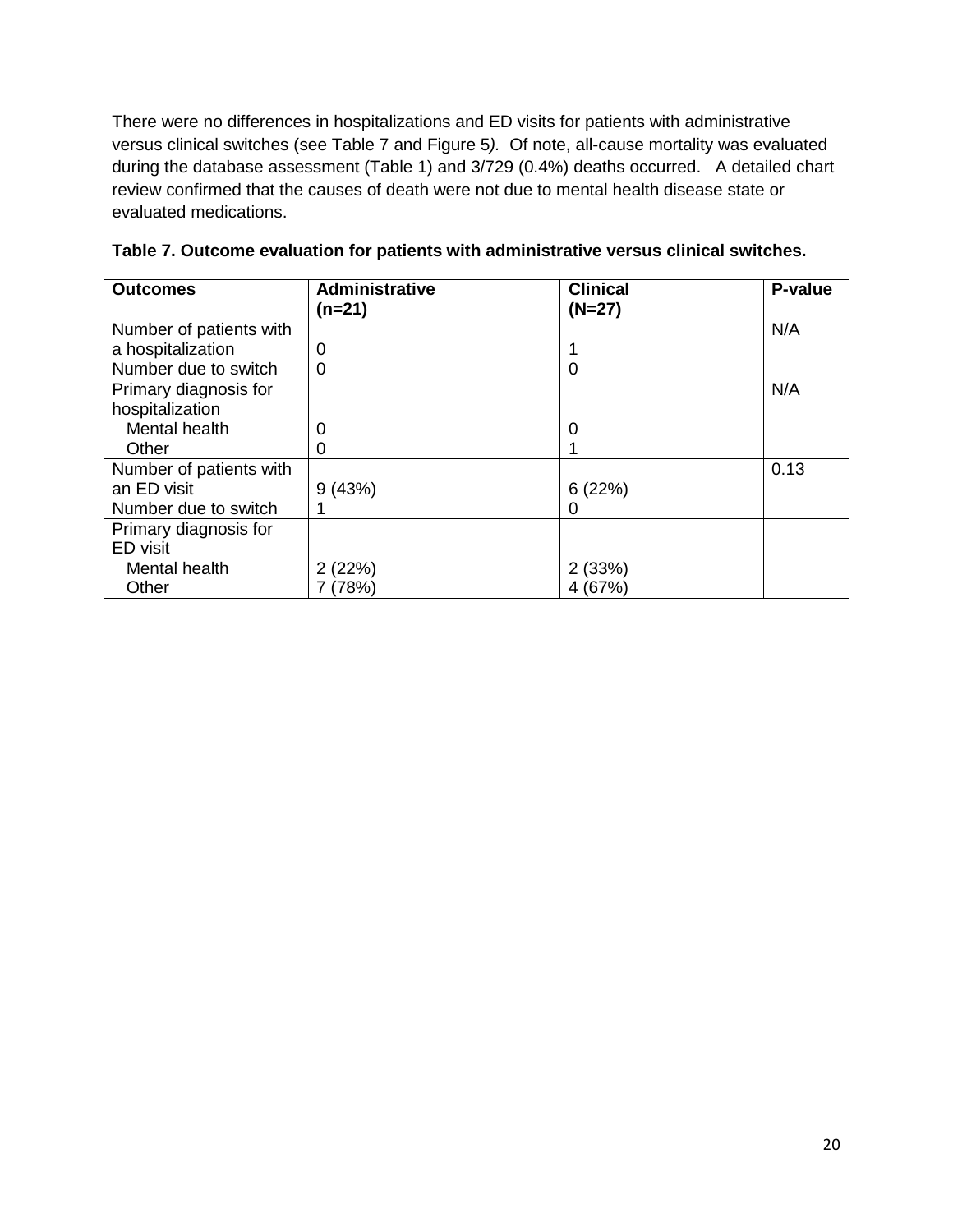**Figure 5. Hospitalizations and ED visits for patients with administrative versus clinical switches.**

# *CHART REVIEW: 48 IMMEDIATE SWITCHES [IDENTIFIED FROM 167 CONFIRMED SWITCHES]*